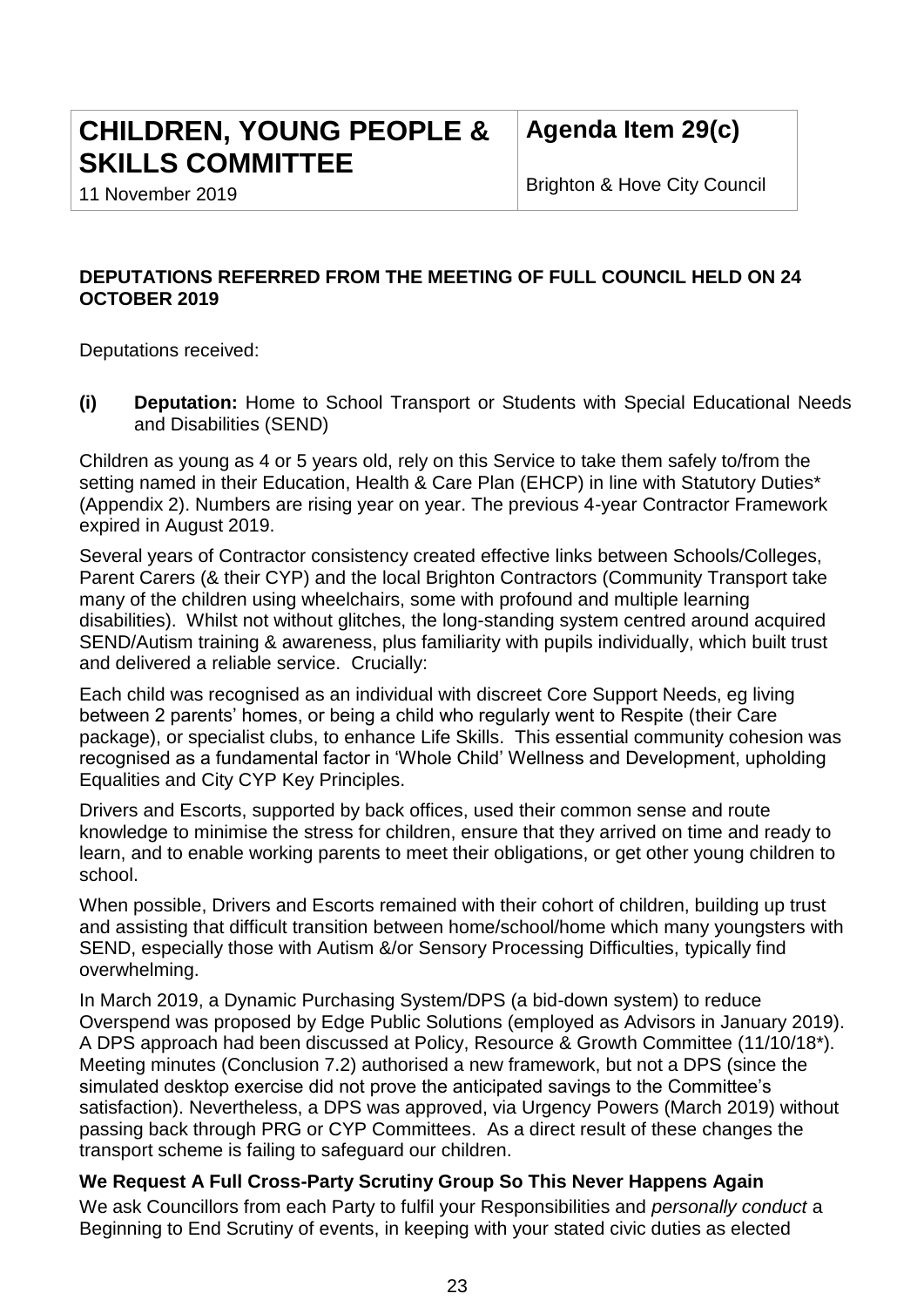Councillors. We challenge the logic & validity of the Independent Review: this was again presented as a 'fait accompli'; 'Officers investigating Officers' cannot be 'independent' (every LA is facing Transport issues); Parent Carers do not want to speak with yet more Officers from another Authority when they struggle with their own; Officers will leave once their report is submitted, and there will be no accountability for changes or a safe framework legacy. You are our Councillors & Moral Guardians of Civic Services. Please, **put our City's Children above local Politics.** We must learn how this has gone so shockingly wrong. No more personal cost to our children's physical safety, mental wellbeing and education; or to families; no more 'wait and see if there are incidents'; no more financial cost of outsourcing to '3<sup>rd</sup> parties' from our City Budget. Councillors, we are beyond apologies, please Act.

There has been a tsunami of Reported Incidents about Safeguarding Issues; vulnerable pupils with no Escort; pupil-pupil assaults; assaults on Escorts/Drivers; vehicles failing basic safety standards (below the "Blue Book"); DBS Certificates not checked, Personal Handling or Training (eg Epilepsy) not in place; Safety Sheets/Risk Assessments not provided to Contractors; distressed pupils self-harming on journeys of up to 90 minutes; waiting 30 minutes or more to get off once at school; children late/disruptive to class, lost planning/teaching time; students losing *significant* learning time while they try to recover from overcrowded stressful journeys, day after day, week after week. Transport/Edge have received *daily* calls and emails from Schools, Parents, Contractors and the PaCC, who have a 6-week Record\* of Complaints. Parents report being bullied into "take it or leave it" unsafe solutions amid their fear of losing jobs. Fragile family life/function is disrupted by the impact.

We are concerned that the 2016 Equalities Impact Assessment\* was not updated, allegedly not necessary as Eligibility & Process are unchanged. Recruiting Edge operationally (already paid £96,356.68 in just 3 months to date) and devolving responsibility for Equalities and operational decisions from Contractors back to Transport/Edge (meaning no adjustments that incur 'cost' may be made without their agreement) is a wholescale change with grave consequences for our most vulnerable young citizens. This falls shamefully below our City's stated Aspirations & Values\*.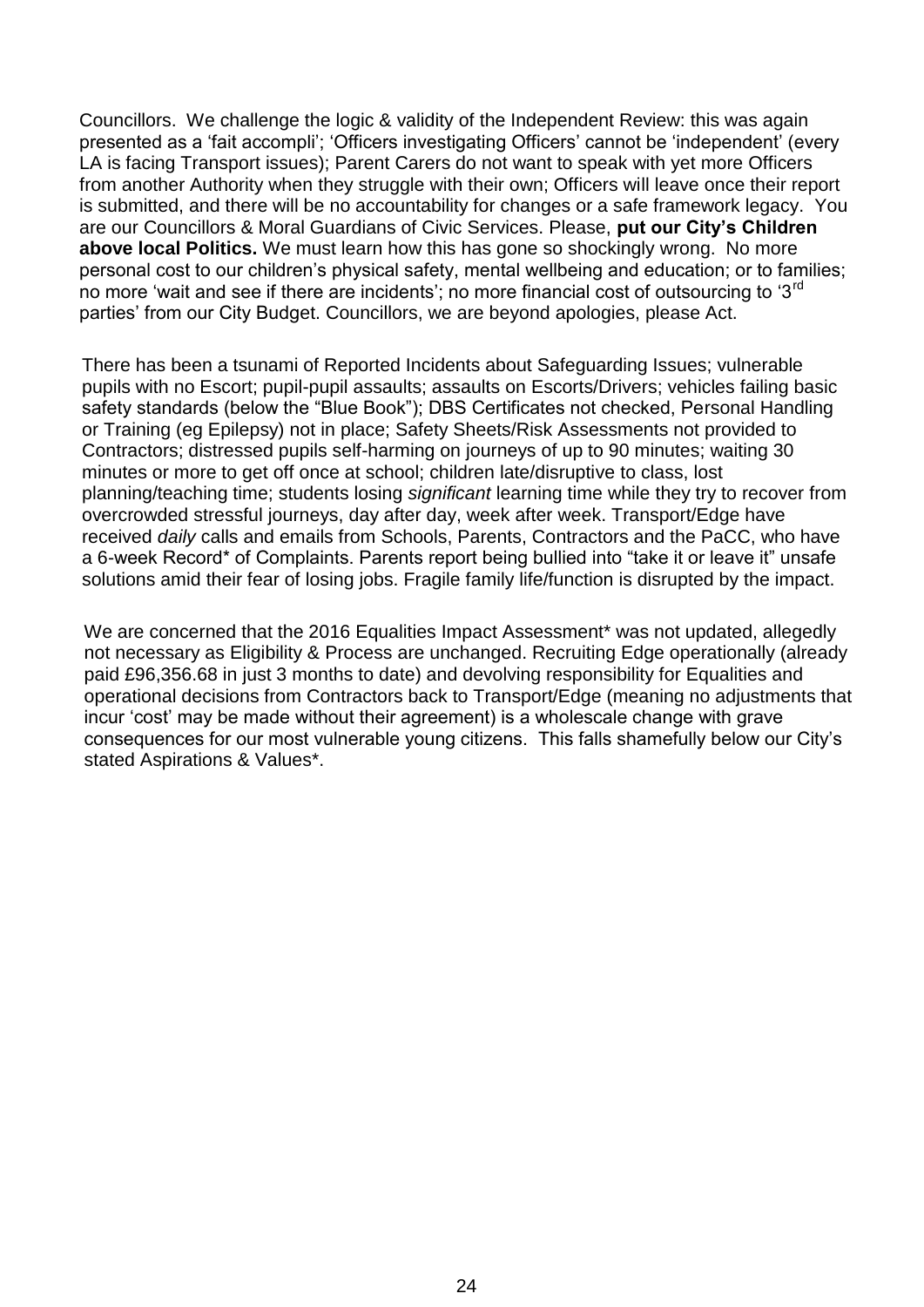#### **Appendix 1: \*Documents & Chronology of Meetings/Responses Regarding Home to School Transport Provision for Students with SEND**

**Brighton & Hove Corporate Plan & City Vision & Values 2015-2019 -** [Corporate Plan](https://www.brighton-hove.gov.uk/sites/brighton-hove.gov.uk/files/Brighton%20%26%20Hove%20City%20Council%20Corporate%20Plan%202015-2019%20The%20way%20ahead.pdf)

The city's vision is the council's vision "Brighton & Hove – the connected city. Creative, dynamic, inclusive and caring. A fantastic place to live, work and visit"

(especially these Priorities: Increasing Equality; Active Citizenship; Children & Young People; Health & Wellbeing; Community Safety & Resilience)

**Equalities & Impact Assessment 2016** (CS37 first written 2015, available on request)

**Policy, Resources & Growth Committee** (Item 64 11<sup>th</sup> October 2018 Pages  $489 - 500$ 

[https://present.brighton-](https://present.brighton-hove.gov.uk/Published/C00000912/M00008107/$$ADocPackPublic.pdf)

[hove.gov.uk/Published/C00000912/M00008107/\\$\\$ADocPackPublic.pdf](https://present.brighton-hove.gov.uk/Published/C00000912/M00008107/$$ADocPackPublic.pdf)

7.2 Conclusion: approved a new framework and advised against a DPS approach

January 2019

Edge commence work in advisory capacity

March 2019

Urgency Powers applied by Executive Director Families Children & Learning, Pinaki Ghoshal, according to Part 6.2 Part A 7(2) of the council's Constitution, consultation with Chair of Children, Young People & Services Committee, and consent given to procure the Dynamic Purchasing System

**Parent Carer Consultation Groups** (25/26<sup>th</sup> June 2019)

https://paccbrighton.org.uk/wp-content/uploads/2019/07/PaCConnecttransport-minutes-June19.pdf

Meetings held for all Parents and Carers to attend at Hill Park School and Downs View School.

Information regarding new system, core operating principles and Q&A Attended by Richard Barker (Transport Manager) and Stuart Cooper (Edge Public Solutions)

**Policy, Resources & Growth Committee** (Item 16 11<sup>th</sup> July 2019 pages 255 – 260)

[https://present.brighton-](https://present.brighton-hove.gov.uk/Published/C00000912/M00009322/$$ADocPackPublic.pdf)

[hove.gov.uk/Published/C00000912/M00009322/\\$\\$ADocPackPublic.pdf](https://present.brighton-hove.gov.uk/Published/C00000912/M00009322/$$ADocPackPublic.pdf)

Use of Urgency Powers in Relation to Transport Services for Vulnerable Children and Adults

*~~ 25th July Last Day of Summer Term ~~*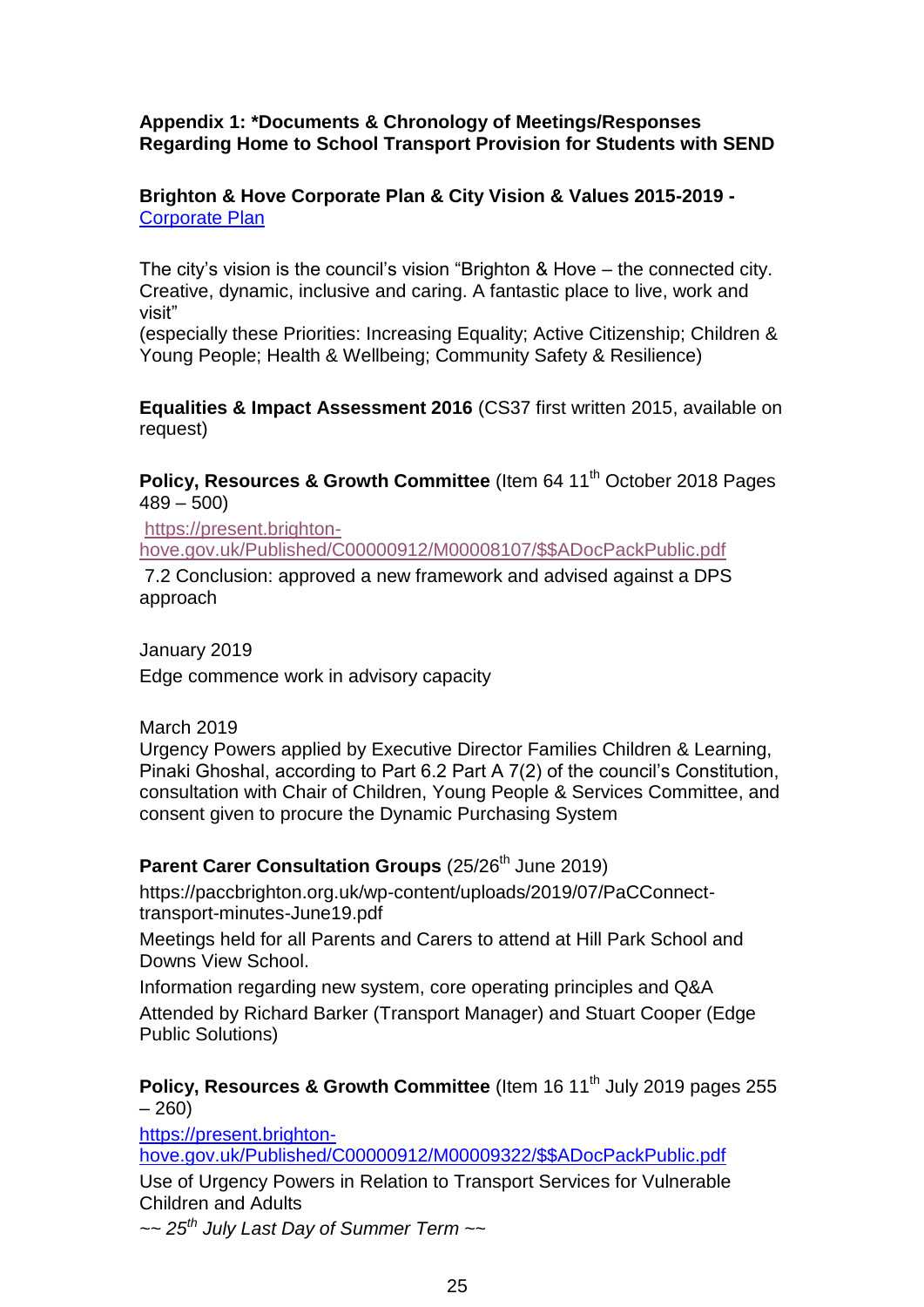#### **PaCC Emergency Position Statement** (3rd September 2019)

https://paccbrighton.org.uk/wp-content/uploads/2019/09/Home-to-School-Transport-PaCC-Emergency-Position-Statement-final-3.9.19-4.pdf *~~ School Term Commences 6th September 2019 ~~*

#### PaCC Document of Concerns on behalf of PaCC Families (11<sup>th</sup> September 2019)

[https://paccbrighton.org.uk/wp-content/uploads/2019/09/HTST-Short-and-](https://paccbrighton.org.uk/wp-content/uploads/2019/09/HTST-Short-and-Long-term-issues-Action-Plan.pdf)[Long-term-issues-Action-Plan.pdf](https://paccbrighton.org.uk/wp-content/uploads/2019/09/HTST-Short-and-Long-term-issues-Action-Plan.pdf)

#### **Green Party Statement "Parents Need Reassurances This Will Not**  Happen Again" (17<sup>th</sup> September 2019)

https://www.brightonhovegreens.org/2019/09/17/parents-need-assurancesthis-will-not-happen-again-say-greens-on-home-to-school-transport-row/

**Official Response from Pinaki Ghoshal** (11<sup>th</sup> October 2019) (may not reach other families)

[https://paccbrighton.org.uk/wp-content/uploads/2019/10/Briefing-on-school](https://paccbrighton.org.uk/wp-content/uploads/2019/10/Briefing-on-school-transport-for-PaCC-network-111019.pdf)[transport-for-PaCC-network-111019.pdf](https://paccbrighton.org.uk/wp-content/uploads/2019/10/Briefing-on-school-transport-for-PaCC-network-111019.pdf)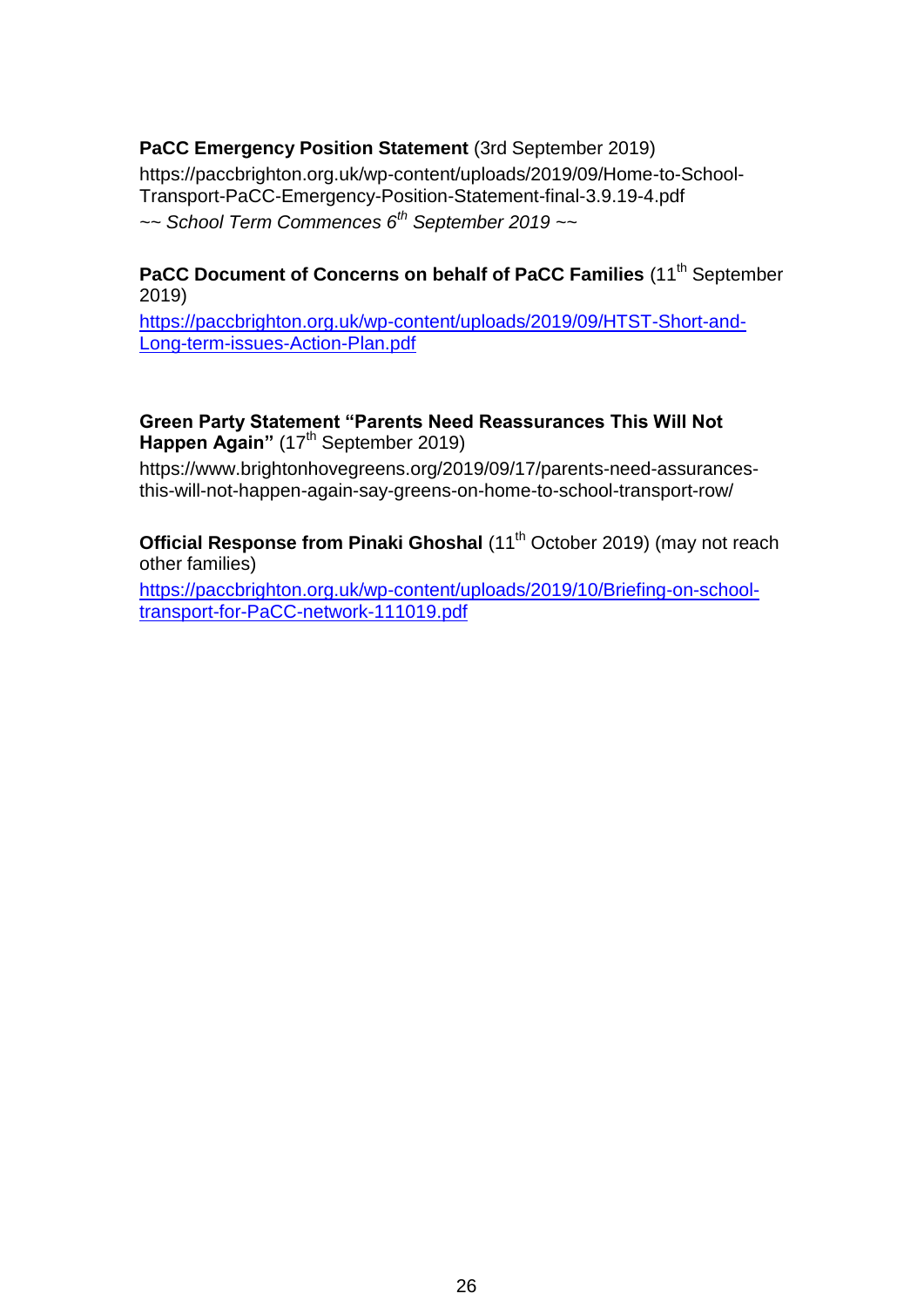# **Appendix 2**

# CONtact For families

Local authority duties in brief

All duties are set out the Home to school travel and transport for children of compulsory school age: Statutory guidance for local authorities 2014 issued by the Department for Education

Local authorities are required to arrange free, suitable, home to school transport for children

of compulsory school age who are 'eligible', to their nearest suitable qualifying school (section 508B of the Education Act 1996).

This law says a child with SEN, a disability or mobility problems that would prevent them walking to their nearest suitable school must get free transport help regardless of distance. An assessment must be made on the child's individual needs. This is set out in set out in Schedule 35 Education Act 1996.

#### Suitable school transport

The duty on the local authority is to make suitable 'travel arrangements' are defined in section 508B(4) Education Act 1996. The local authority has a duty to provide suitable transport that is "non-stressful". The courts have defined this as transport that enables a child "to reach school without undue stress, strain or difficulty such as would prevent him from benefiting from the education the school has to offer, [...] [and] to travel in safety and in reasonable comfort".

Statutory guidance recommends maximum journey times of 45 minutes for primary-aged children and 75 minutes for secondary.

#### Staff training

Some parents report that staff on school transport are caring and a full part of their child's education team. In other cases, drivers and escorts may be unaware of children's difficulties and poorly trained to handle their behaviour. Guidance is clear that all staff should have up-to-date training, including

- An awareness of different types of disability including "hidden" disabilities
- An awareness of what might be discrimination.
- Skills to communicate with children with different disabilities and to manage behaviour.

Local authorities must also ensure that the necessary safeguarding checks are carried out.

Other relevant legislation Local authorities must comply with the Equality Act 2010 and the European Convention on Human Rights, which is incorporated into UK law by the Human Rights Act 1998, when exercising their home to school transport functions. The Act also places a legal obligation on the local